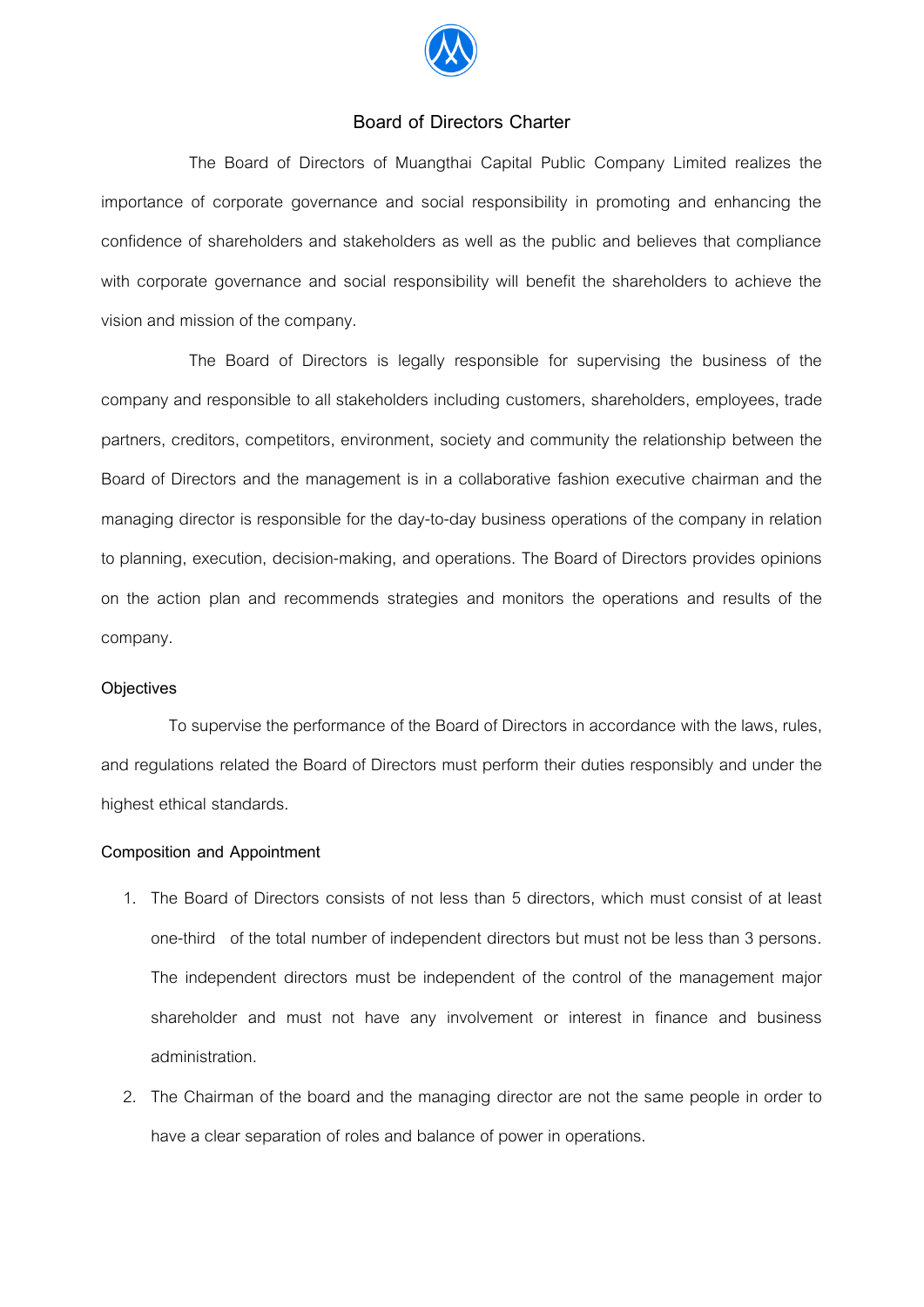

- 3. Appointment of directors of the company in accordance with laws, regulations and related regulations this must be done with transparency and clarity.
	- In the event that the director retires from the position of director let the shareholders' meeting consider appointing directors by resolution of appointment of directors must receive a majority vote of the shareholders who attend the meeting and cast their votes if there are equal votes the Chairman of the meeting shall have an additional vote as a casting vote.
	- In the event that the director's position is vacant due to other reasons besides the expiration of the term of the director, The Board of Directors shall consider and appoint a person who has qualifications and does not have any prohibited characteristics as a replacement director at the next board meeting except for the term of the director who vacates office the remaining time will be less than 2 months and the person who will replace the director will be in the position of director for only the term of office in this regard, the resolution of appointing a person to be a replacement director must receive votes of not less than three-fourths of the remaining directors.
- 4. The structure of the committee consists of qualified persons with knowledge and competence in a wide range of professional skills, experiences and specializations that are beneficial to the business regardless of gender, race, religion, age or professional skills.

## **Qualifications**

- 1. Directors must have knowledge and ability and experiences that are beneficial to business operations with integrity and honesty and have enough time to devote fully to the performance of the Director's duties.
- 2. A director can hold a directorship position in other businesses but must not be an obstacle to the performance of the Company's directors, the directors are allowed to hold director positions in not more than 5 companies are listed on the Stock Exchange in Thailand.
- 3. Incompetent person or a virtual incompetent person.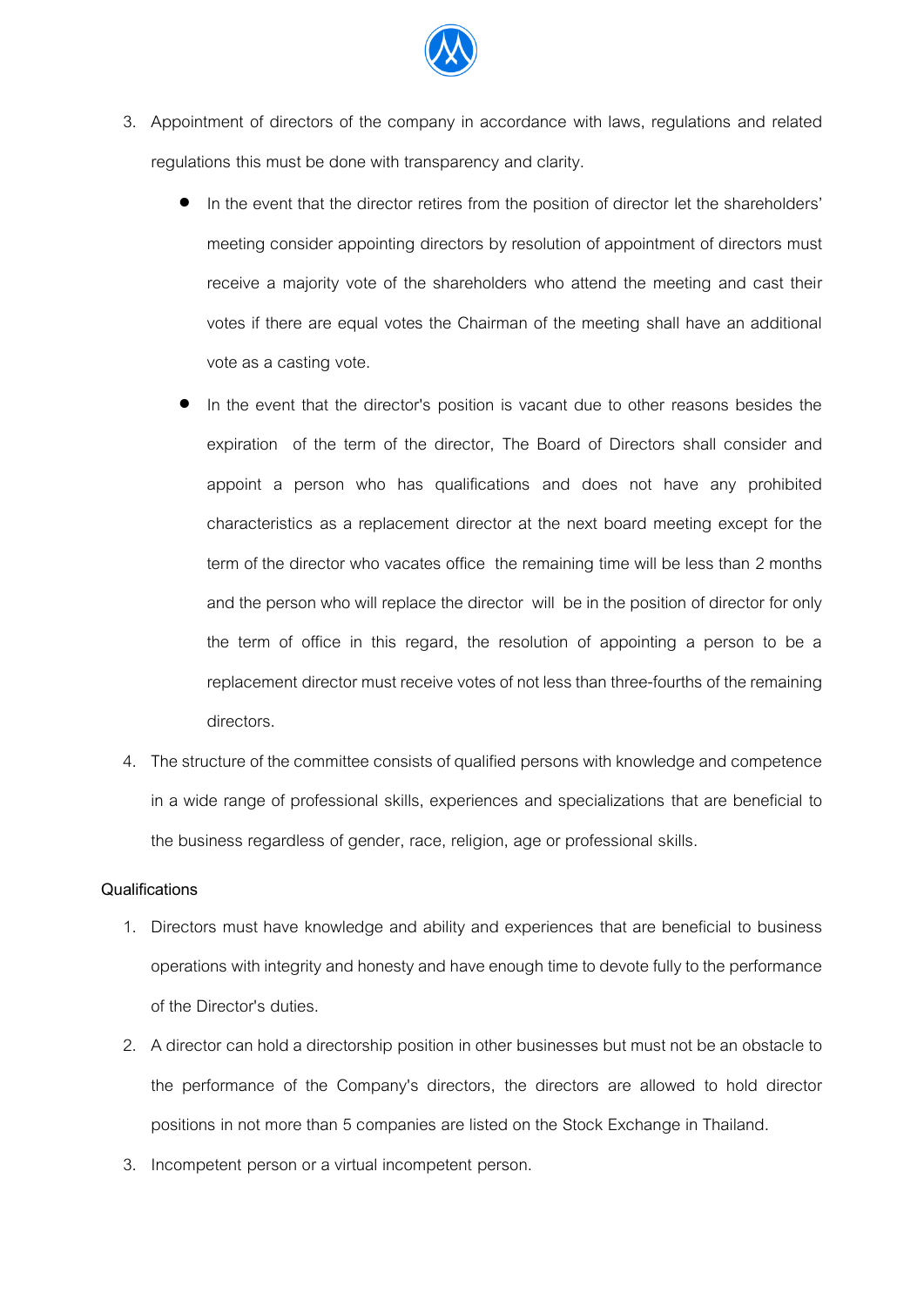

- 4. Has never been sentenced to imprisonment by a final judgment of imprisonment for an offense related to property committed dishonestly.
- 5. Not operating a business with the same condition and it is significant competition with the business of the company or its subsidiaries.
- 6. Directors must not do anything that has the nature to manage or manage in other businesses which will cause a conflict of interest of the company or favoring any person or juristic person whether doing it for the benefit of oneself or others.
- 7. Able to perform duties independently express opinions and report on the performance of duties assigned by the Board of Directors without being under the control of executives or major shareholders of the company including those involved or a close relative of such person.

## **Tenure**

- 1. The Board of Directors shall hold office for a term of 3 years each. Directors who retire from office may be re-elected. At every annual general meeting, one-third of the total
- 2. In addition to the retirement by rotation Directors will vacate office upon:
	- 1. Death
	- 2. Resignation
	- 3. Disqualification or having prohibited characteristics according to the laws or regulations of the company.
	- 4. The shareholders' meeting passed a resolution to retire with a vote of not less than three-fourths of the number of shareholders attending the meeting and having the right to vote and holding shares in aggregate not less than half of the number of shares held by the shareholders attending the meeting and have the right to vote.
- 3. Directors wishing to resign to submit a resignation letter to the company the resignation is effective from the date the resignation letter reaches the company.
- 4. The Board of Directors has a policy for independent directors to hold directorships for no more than 3 consecutive terms and can renew their terms for a total of not more than 9 years unless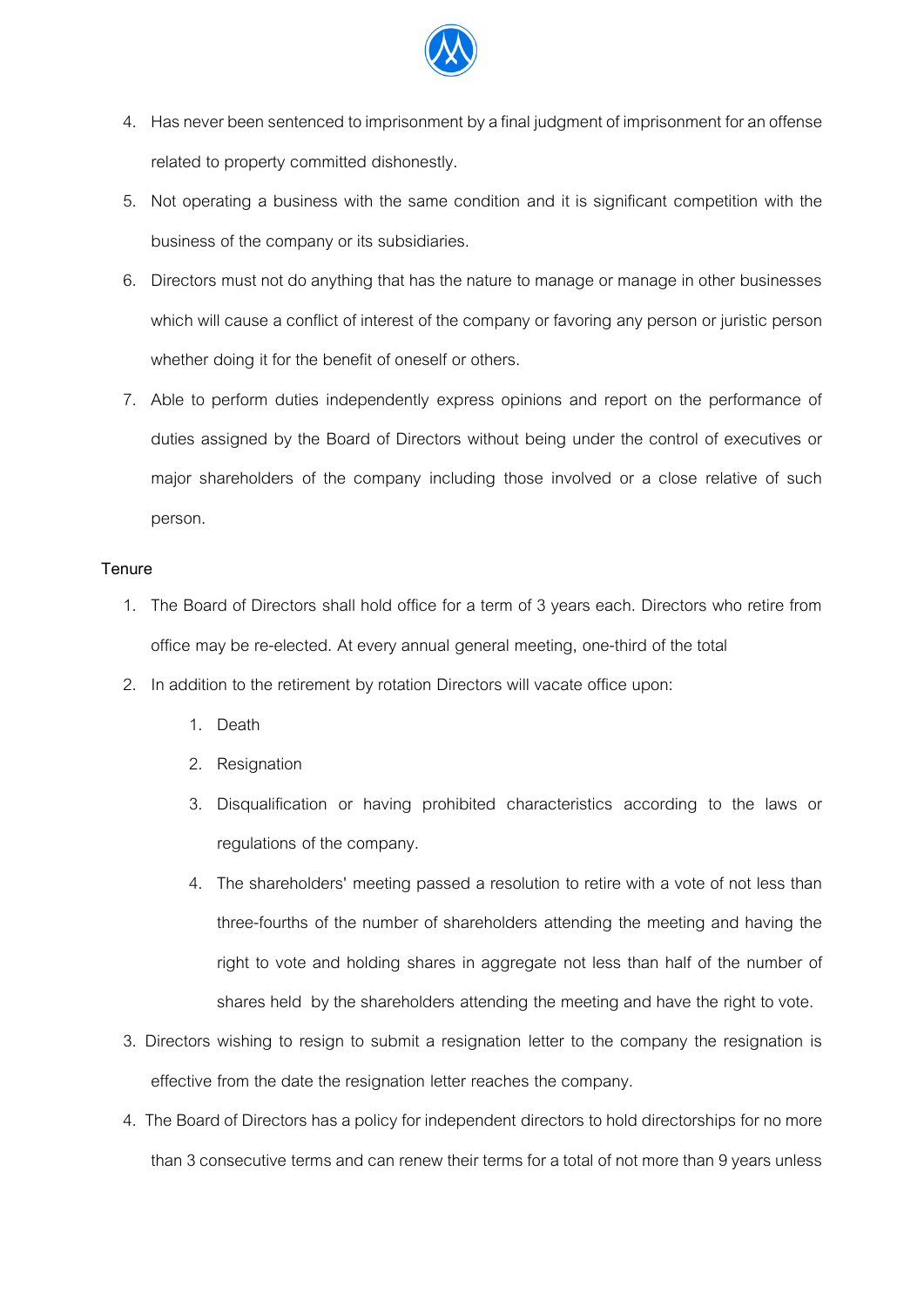

they are knowledgeable persons with expertise and work experience that is very beneficial to the Company's business operations and expresses their opinions independently.

## **Duties and Responsibilities**

- 1. Manage work for the maximum benefit of shareholders (Fiduciary Duty) by adhering to 4 key practices:
	- 1.1. Duty of Care
	- 1.2. Duty of Loyalty
	- 1.3. Compliance with laws, objectives, articles of association and resolutions of the shareholders' meeting (Duty of Obedience)
	- 1.4. Disclosure of information to shareholders, orders accurately, completely and transparently (Duty of Disclose)
- 2. Determine a vision, mission, policies, action plans work, budget plans and control the operations of the management to be in accordance with the policy with efficiency and effectiveness for the stability and benefits of balance and sustainability of all concerned parties. The vision and mission are reviewed and approved annually.
- 3. Arrange for the review and improvement of important policies and plans to be up-to-date and appropriate to the business conditions on a regular basis Including reviewing important policies to be appropriate and consistent with the business operations according to good corporate governance principles such as corporate governance policy, anti-corruption policy, etc.
- 4. Supervise the process of appointment and election of company directors to be transparent and clear and consider appointing various sub-committees to support the work in accordance with the responsibilities of the Faculty Directors as appropriate and necessary the performance of the sub-committees is regularly monitored.
- 5. Supervise and review to ensure that there is a financial reporting system and the disclosure of important information to shareholders and all groups of stakeholders correctly transparent and sufficient.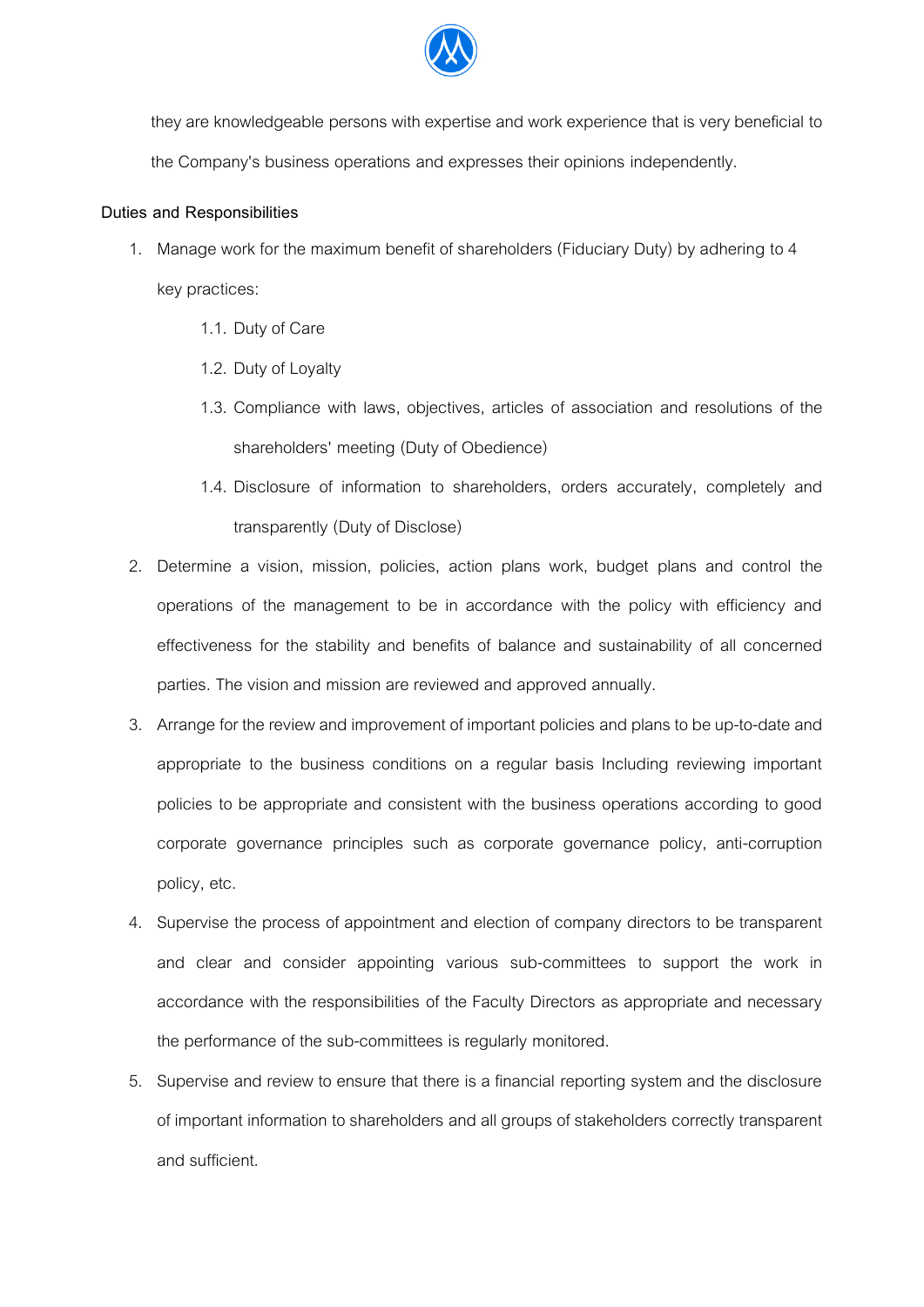

- 6. Supervise to have a system of information security this includes establishing confidentiality policies and practices (Confidentiality), maintaining reliability (Integrity), and availability of information (Availability), including management of information that may affect securities prices (Market Sensitive Information), as well as ensuring that directors High-level executives and employees, as well as third parties involved in compliance with the information security system.
- 7. Supervise that there is a process and channel to receive and deal with complaints of those who wish to report clues or all stakeholders effectively.
- 8. Supervise the preparation of anti-corruption and anti-corruption policies and guidelines strictly comply with the Company's anti-corruption and anti-corruption policies and measures to be a good role model for the Company's personnel as well as to encourage communication both within and outside the organization for real practice.
- 9. Determine and review the board structure on the number of directors' proportion of independent directors, as well as a variety of qualifications, to suit the Company's business operations as well as considering the remuneration of the Company's directors and appropriate sub-committees which have been considered by the nomination and remuneration committee.
- 10. Provide an internal audit unit, internal control system and internal audit efficient and effective**.**
- 11. Provide a company secretary to help oversee various activities of the board and to help the board comply with the relevant laws and regulations.
- 12. Provide appropriate and effective risk management policies and procedures there are regular monitoring and assessment of risk management.
- 13. Provide business ethics for directors, executives, and employees of the company as a standard for the Company's business conduct directors, executives, and all employees must perform their duties in an ethical manner. and strictly comply with the Company's business ethics.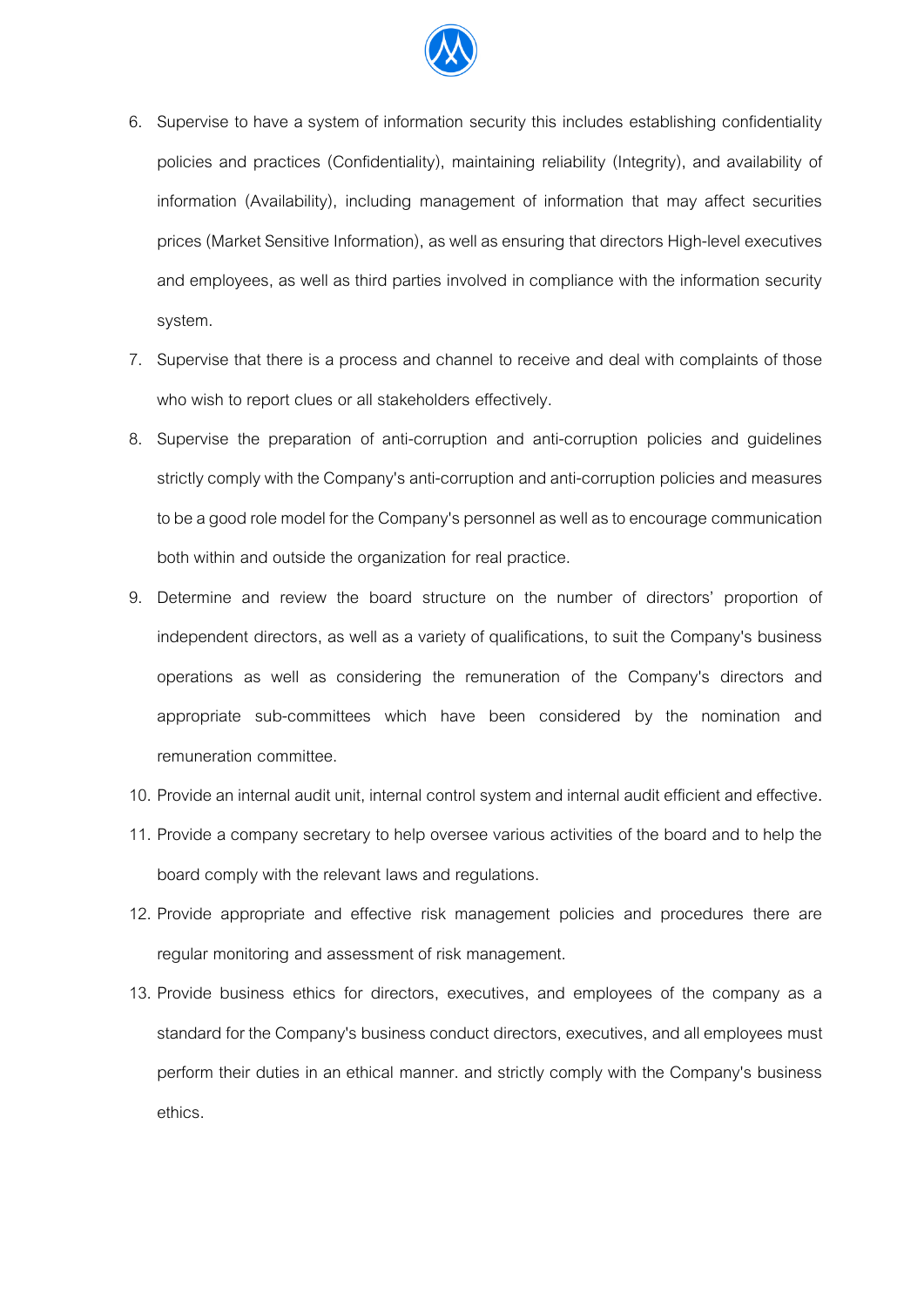

- 14. Strictly follow the principles of good corporate governance of the company and arrange to operate in accordance with the principles of good corporate governance and encourage communication too employees at all levels in the organization to be informed and strictly adhere.
- 15. Evaluation of the performance of the Board of Directors, both the committee and the individual on an annual basis as well as follow up on the evaluation results of the Board of Directors and sub- committees to consider jointly in the Board of Directors.
- 16. Continuously develop knowledge and abilities by attending training or attending courses related to the performance of directors' duties or any activities that continually increase their knowledge of work operations.
- 17. Attend the Board of Directors' meeting and the annual shareholders' meeting except in the event of force majeure the directors who were unable to attend the meeting must notify the company director or company secretary in advance of the meeting.

#### **Meeting**

- 1. The Board of Directors must set a meeting date in advance throughout the year and may have special meetings as necessary.
- 2. Summoning the Board of Directors meeting for the chairman or the person assigned to send a notice of the meeting specifying the date, time, place, and subject of the meeting to all directors at least 7 days in advance of the meeting date except in case of the urgent need to protect the Company's benefits, the meeting will be called by other methodsand set a meeting date earlier than that.
- 3. Board meeting at least half of the total number of directors must be present to constitute a quorum. The Chairman of the board shall act as the chairman of the meeting if at any meeting the Chairman is not present at the meeting or is unable to perform his duties the members present at the meeting shall elect one among themselves to preside over the meeting.